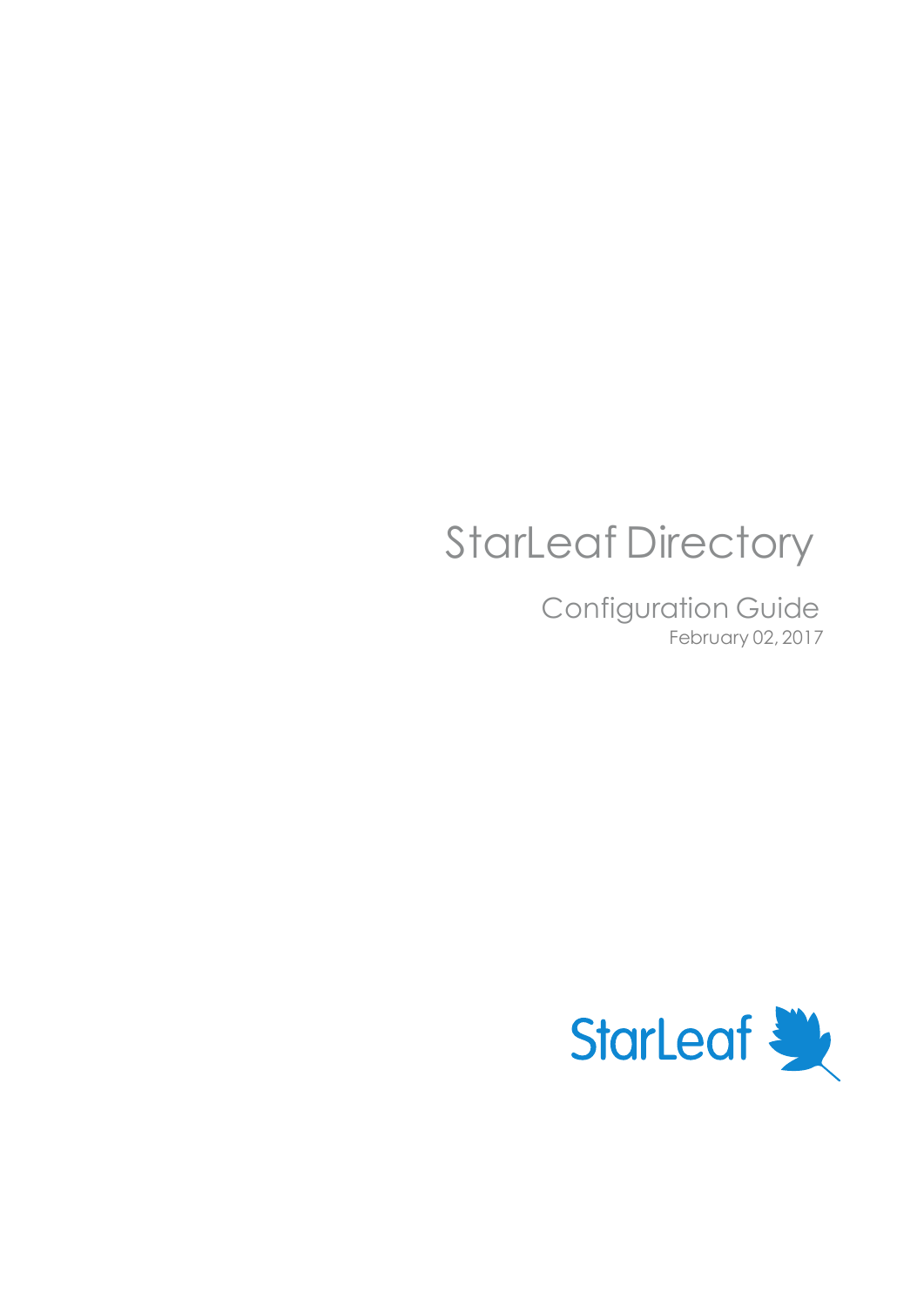## **Displaying the StarLeaf directory on H.323 endpoints**

StarLeaf customers who have H.323 endpoints registered to the StarLeaf Cloud can configure those endpoints to display their StarLeaf organization's directory. The directory displays the organization's room systems and users, along with any other entries from the **Directory entries** tab of the StarLeaf Portal. Polycom and Lifesize endpoints connect to the StarLeaf directory using LDAP. Cisco/Tandberg endpoints connect to the StarLeaf directory using HTTP or HTTPS.

If you would like your H.323 endpoints to display your StarLeaf organization's directory, contact StarLeaf technical support.

You might find it useful to refer to the [Knowledge](http://support.starleaf.com/) Base where you will find example LDAP and HTTP/HTTPS configurations in the vendor-specific articles: Polycom Group, Polycom HDX, Lifesize Passport and Team, Lifesize Icon, and Cisco EX90, MXP, SX20, and C Series.

### **Firewall configuration**

To connect to the StarLeaf directory you need to have access to the following host:

directory.starleaf.com - this server provides the directory details

Endpoints that connect to the directory using LDAP require TCP ports 389 or 636 (see below). Endpoints that connect to the directory using HTTP and HTTPS require TCP ports 80 and 443. If your firewall whitelists outbound connections, you need to add those addresses and ports to that whitelist. It is not necessary to open up any ports for inbound connections.

### **Configuring LDAP endpoints to display the directory**

These instructions work for any endpoint that supports retrieving directory information via LDAP. Navigate to the web interface of your endpoint, where the following configuration allows this endpoint to use the StarLeaf directory server.

**Server Type**: LDAP

**Server Address**: directory.starleaf.com

**Server Port**: 389 or 636 (endpoint dependent)

**Base DN**: o=<organization>,dc=starleaf,dc=com

**Authentication type**: Basic

**Use SSL/TLS**: True

**Bind DN**: o=<organization>,dc=starleaf,dc=com

**Password: <provided>** 

**Note:** The server port is 389 (Polycom endpoints) or 636 (Lifesize endpoints).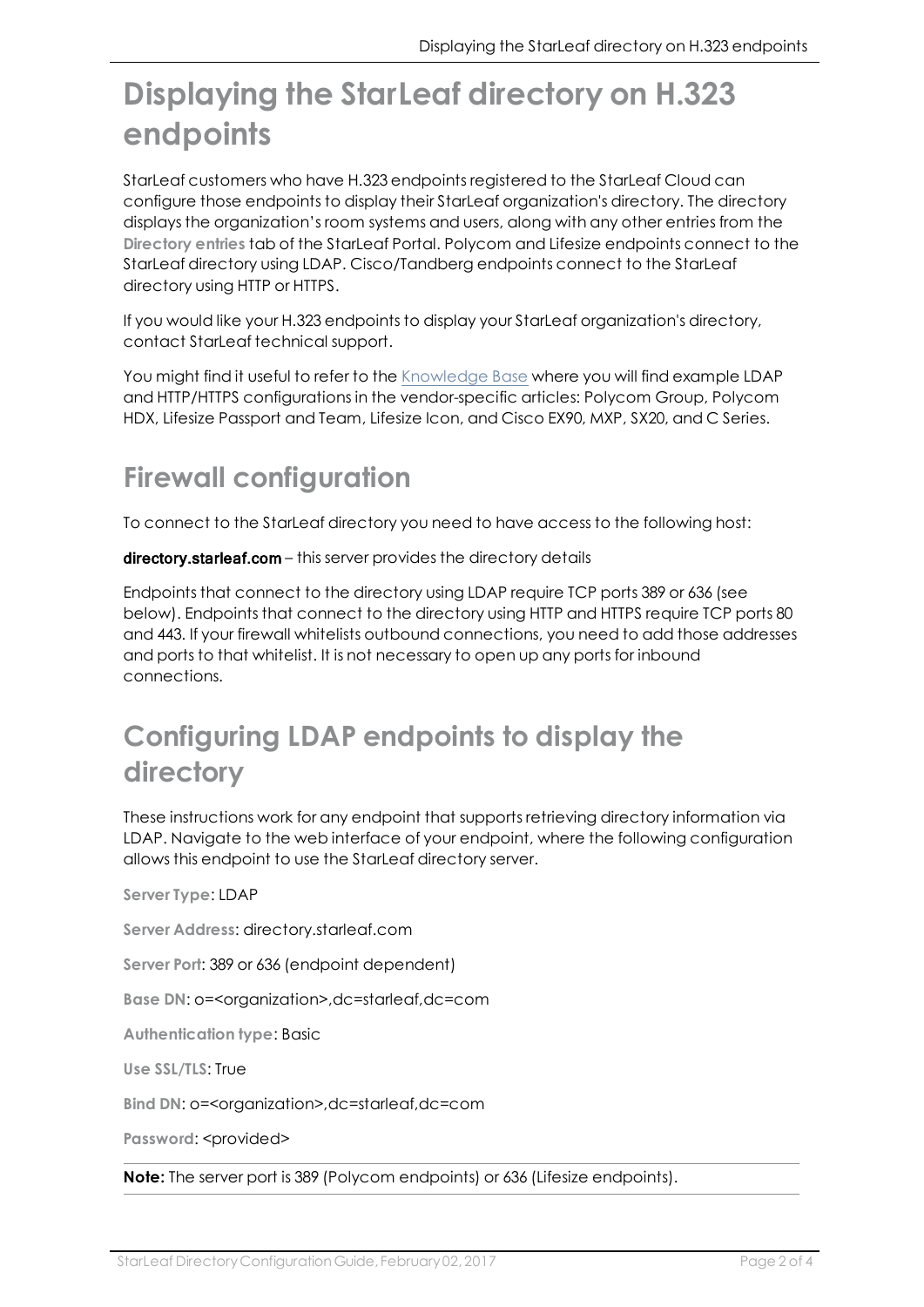The <organization> matches your StarLeaf organization's **H.323/SIP subdomain** as found on the **Edit organization** page on the StarLeaf Portal. The password is provided by StarLeaf support.